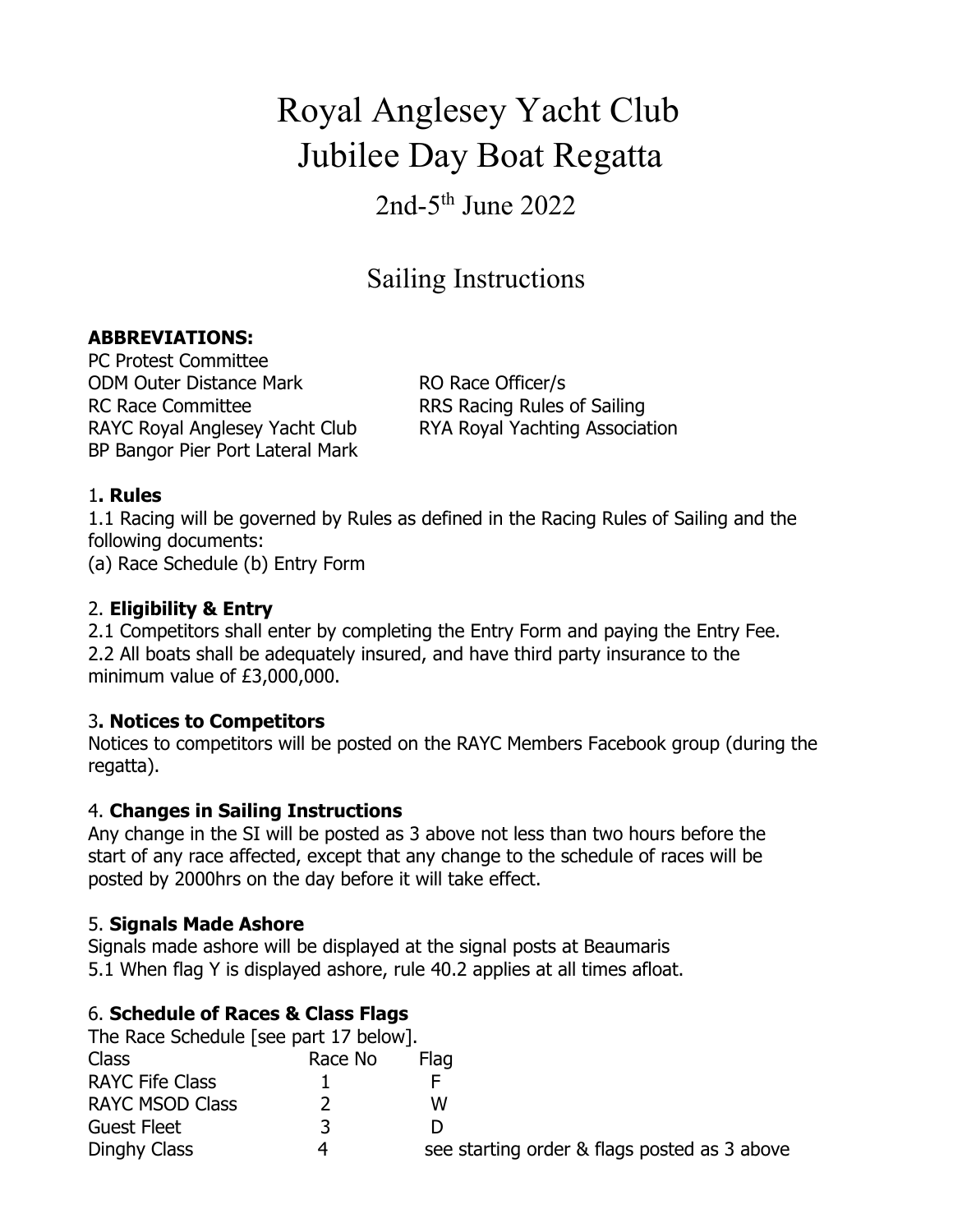### 7. **Racing Area**

The racing area, marks and course are shown in the Course Card, which forms part of these SI's.

# 8. **Courses**

8.1 With the exception of the Dinghy Classes (see 8.2) the courses to be sailed will be displayed in the vicinity of the starting line and will be either:

(a) A course listed on the course card. The course to be sailed will be designated by orange numbers on a black background. When an orange shape is displayed at the truck of the inner flagstaff on the Beaumaris line, the course shall commence first by leaving B12 to starboard. Or,

(b) When X is displayed, the course will be indicated by a series of numbers and /or letters to be read from left to right, indicating the marks and racing marks to be rounded or passed in the order displayed and as per their colour, red to be left to port and green left to starboard. The race shall be four laps.

(c) Boats shall at all times sail inside a gate formed by the signal pole and the limit marks at Beaumaris unless otherwise indicated in the course configuration.

8.2 Dinghy courses will be displayed at the Race Control, on the starting line.

# 9. **Starting & Finish Lines**

9.1 At Beaumaris: (a) The Start and Finish line shall be a prolongation of an imaginary line formed by two flag poles in transit on Beaumaris Green and limited by two orange marks (ODM) moored in the Swatchway approximately on the transit line.

(b) The two orange limit marks at the start and finish; the course side limit mark shall apply and be passed on the Anglesey side.

9.2(a) If a boat fails to start, the race committee at the first mark

may point flag X at her, make a sound signal and hail her sail number.

(b) The hailed boat shall immediately retire from the race. If she fails to do so she will be disqualified without a hearing and her score will not be excluded (DNE). Failure to make the signal will not be grounds for a request for redress. This changes rules 62.1(a) and A5.

9.3 A sound signal will be made to indicate when a boat crosses the finishing line on the final lap: this does not indicate that she has sailed the course, completed all/any of her penalties, nor finished correctly.

# 10. **Shortening Course** (amending RRS 32).

(a) When S is displayed alone it applies to all classes. S over a class flag that race only is shortened.

(b) In addition to RRS 32, if the RC displays flag "Z" in the vicinity of a mark of the Course boats shall round that mark and proceed directly to the finish.

# 11. **Time Limit** (changes RRS 35):

(a) The Standard Regatta races shall be three hours.

(b) The Puffin Island and Long distance races shall be 4 hours.

(c) The first race of a back-to-back race session shall be 1 1/2 hours.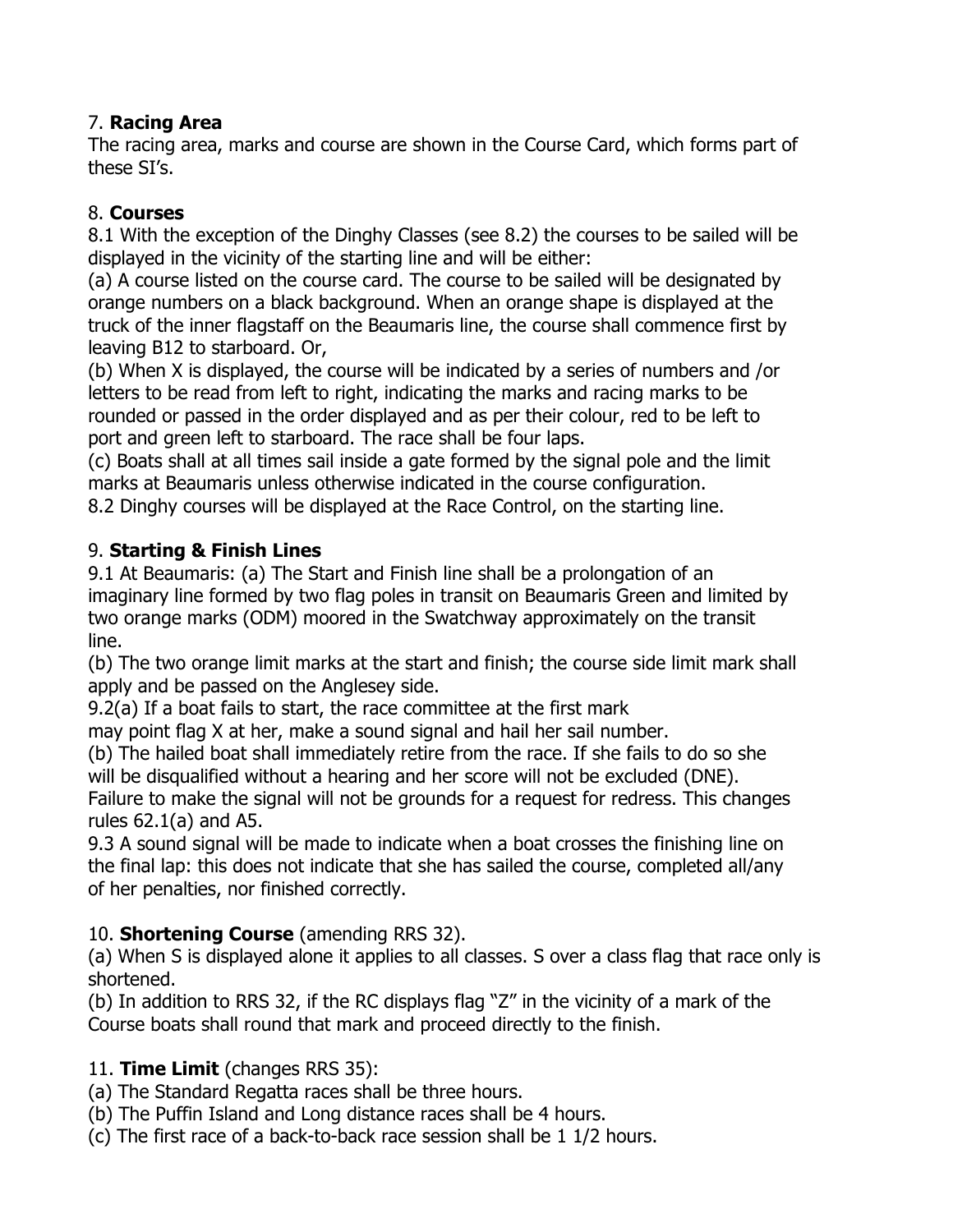(d) Should one boat finish within the time limit, there will be an extension of 30 minutes to the time limit for 11(a) races and 45 minutes for 11(b) races. Any boats finishing after this extension will be scored "Did Not Finish" (DNF).

(e) If no boat completes the course within the time limit, the class flag shall be hoisted and two sound signals made. Places shall be awarded in the order in which boats last crossed the finish line, provided they are still sailing their course at the end of the time limit.

(f) The Puffin and B2 races, the order of the boats will be taken crossing the line formed between buoy No.2 and Penmon Point (Coastguard Cottages) and, if no boat finishes within the time limit as defined in (e), finishing places will be awarded in that order.

### 12**. Protests** [amending RRS 61.1 (a)]

Verbal notice of intention to protest shall be made to the RO or a Flag Officer of the club within 90 minutes of the last boat in that class finishing. A protest form shall be submitted within 2 hours of arriving ashore.

#### 13. **The Exoneration Penalty and the Advisory Hearing and RYA Arbitration**

procedures of the RYA Rules Disputes Procedures will be available. See notice board for further information [this changes rule 44.3 (c)]

13.1 A boat that may have broken a rule of Part 2, or rule 31 or 42, may, after finishing the race concerned and before the start of a related protest hearing, notify either the Race Officer or a Flag Officer of the Club that she accepts a 20% scoring penalty as stated in rule 44.3(c), except that instead of the number of boats entered the number of boats started in the race will be used as the basis for determining the scoring penalty and that the minimum penalty is

two places if that does not result in a score worse than DNF.

This penalty does not reverse an OCS score, a disqualification under rule 30.3. It is not available for a breach of rule 2 or of class rules or for gross misconduct under rule 69. Nor is it available to a boat that caused injury or serious damage, or gained a significant advantage by her breach: in these circumstances, her penalty is to retire. 13.2 When an Exoneration Penalty is accepted:

(a) Neither the boat nor a protest committee may then revoke or remove the penalty.

(b) The boat shall not be penalized further in a protest hearing when the protest committee decides that it was appropriate to the facts found and the applicable rules.

14. **Scoring** will be in accordance with RRS Appendix A4

(a)The results of the regatta series shall be based on the results of the 6 with 4 to count Races listed in SI 17 Using Appendix A2.1

# 15. **Identification** (addition to RRS 77)

A boat wishing to sail with sail numbers other than those allotted to her, shall seek the Race Officer's permission prior to her warning signal. In the event of her failing to do so, they shall be awarded points for a "Did Not Compete" (DNC)

# 16. **Safety**

16.1. Under RRS Part 1 Fundamental Rule 1.2 Life Saving Equipment and Personal